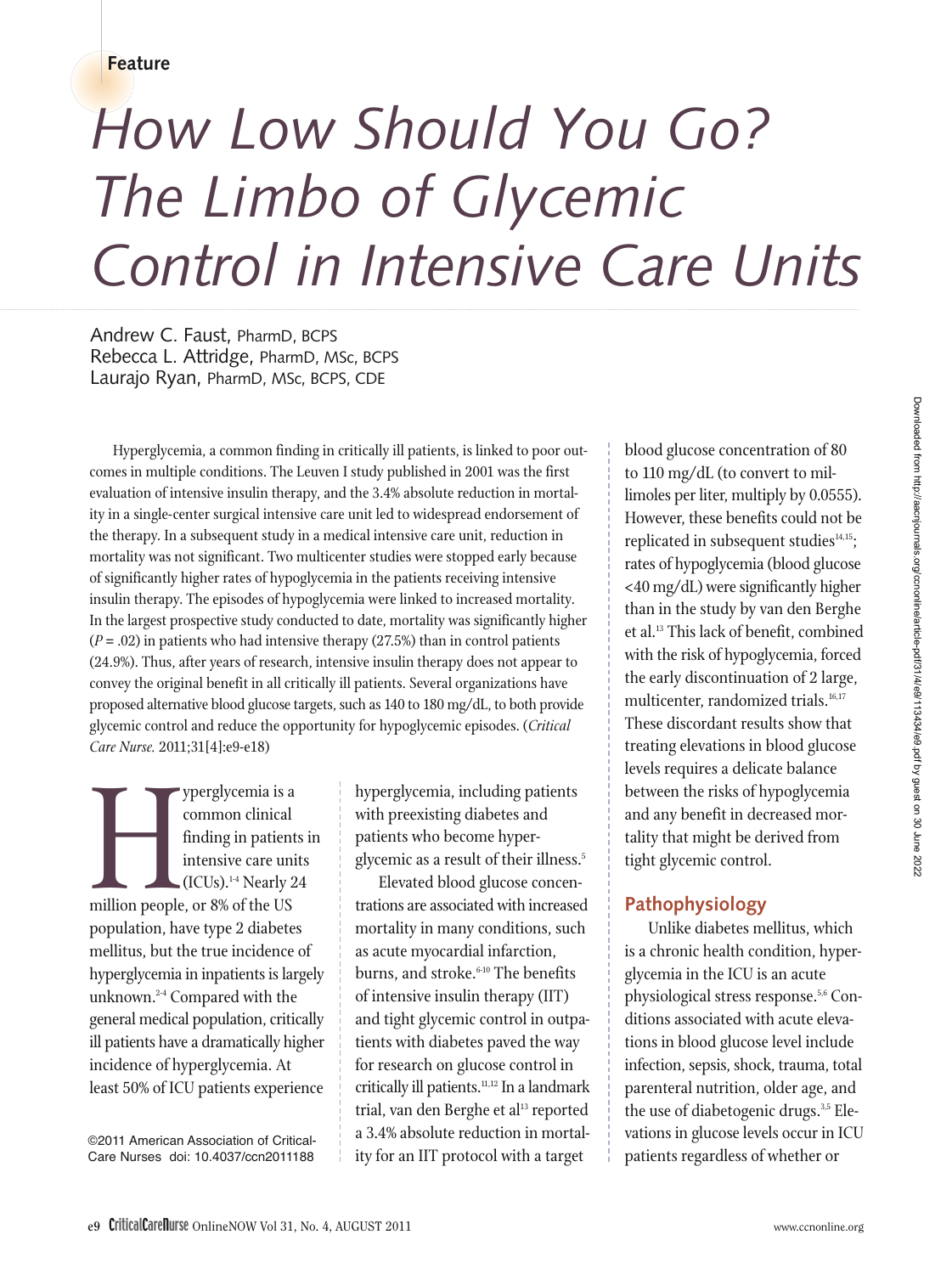## Table 1 Hormonal regulation of glucose during stress<sup>a</sup>

|                                                                      | <b>Hormone</b> <sup>b</sup> |                    |                    |                            |                       |  |
|----------------------------------------------------------------------|-----------------------------|--------------------|--------------------|----------------------------|-----------------------|--|
| <b>Mechanism</b>                                                     | <b>Epinephrine</b>          | Norepinephrine     | Glucocorticoids    | Glucagon                   | Tumor necrosis factor |  |
| Induces skeletal muscle insulin resistance                           | ✓                           |                    | ✔                  |                            |                       |  |
| Increases gluconeogenesis                                            | ✓                           | ✓                  | $\boldsymbol{\nu}$ | $\boldsymbol{\mathcal{U}}$ |                       |  |
| Increases glycogenolysis                                             | ✓                           |                    | ✓                  | ✓                          |                       |  |
| Increases lipolysis                                                  | ✓                           | $\boldsymbol{\nu}$ | $\boldsymbol{\nu}$ |                            |                       |  |
| Increases glucagon release                                           |                             |                    | $\boldsymbol{\nu}$ |                            |                       |  |
| Directly suppresses secretion of insulin by<br>pancreatic beta cells | ✓                           |                    |                    | $\overline{\mathbf{A}}$    |                       |  |
| a Based on data from Clement et al' and McCowen et al. <sup>5</sup>  |                             |                    |                    |                            |                       |  |

**b** For each hormone, check marks indicate mechanisms of action.

not the patients have preexisting diabetes. These conditions trigger a hypermetabolic state similar to the fight-or-flight response, resulting in the release of stress hormones.<sup>5,6</sup> Hormones linked with stress-induced hyperglycemia (Table 1) include not only endogenously released products but also exogenously administered medications (eg, vasopressor agents). The primary mechanisms of hyperglycemia in critical illness are insulin resistance (hepatic and skeletal muscle), gluconeogenesis, and glycogenolysis.<sup>1,5</sup> These mechanisms indicate why patients with extreme physiological demands are at a heightened risk for stress-induced hyperglycemia.

Although hyperglycemia is considered a pathological finding, elevations in blood glucose in the peripheral circulation are essential to provide an adequate supply of glucose to the central nervous system.5,6,17 Astrocytes store glucose as glycogen, but the amount stored is only sufficient to fuel a glucosedeprived brain for minutes and is for short-term emergencies. The brain and central nervous system are almost completely dependent on glucose in the peripheral circulation for energy; during episodes of stress, hyperglycemia ensures an adequate supply of carbohydrate-based energy for the insulin-insensitive cells of the brain. Deprivation of these cells of

#### **Authors**

*Andrew C. Faust is a second-year critical care pharmacy resident at Methodist University Hospital and The University of Tennessee Health Science Center, Memphis, Tennessee. When this article was written, he was a first-year pharmacy resident at University Health System, San Antonio, Texas.*

*Rebecca L. Attridge is an assistant professor at the University of the Incarnate Word, Feik School of Pharmacy, San Antonio, Texas, and a clinical instructor at the University of Texas Health Science Center San Antonio, Division of Pulmonary Diseases and Critical Care, in San Antonio, Texas.*

*Laurajo Ryan is a clinical assistant professor at The University of Texas at Austin, College of Pharmacy and The University of Texas Health Science Center, San Antonio, Department of Medicine.*

*Corresponding author: Andrew C. Faust, PharmD, BCPS, PGY2 Critical Care Specialty Resident, Methodist Uni versity Hospital, Dept of Pharmacy, 1265 Union Ave, Memphis, TN 38104 (e-mail: rphfaust@gmail.com).*

*To purchase electronic or print reprints, contact The InnoVision Group, 101 Columbia, Aliso Viejo, CA 92656. Phone, (800) 899-1712 or (949) 362-2050 (ext 532); fax, (949) 362-2049; e-mail, reprints@aacn.org.*

glucose may result in anaerobic metabolism and production of reactive oxygen species (ROS), leading to areas of ischemia and foci for seizures. Left untreated, hypoglycemia results in coma and brain death.<sup>17</sup>

Clement et al<sup>1</sup> described the pathophysiological consequences of hyperglycemia, including inflammation, direct cellular damage, apoptosis, ischemia, necrosis, and acidosis. These authors proposed 3 mechanisms that can lead to the poor outcomes associated with prolonged hyperglycemia.

The first mechanism is immune system dysfunction. In addition to the overabundance of an energy source in the blood, microorganisms proliferate in an overall state of immunosuppression. In vitro studies<sup>18,19</sup> have indicated that hyperglycemia reduces neutrophil activity and decreases phagocyte adherence and chemotaxis, thereby inhibiting the ability to perform the basic function of phagocytosis despite elevated levels of inflammatory cytokines. Transient elevations in blood glucose have also been linked to lymphocyte reduction.

In the second mechanism, extreme insulin resistance forces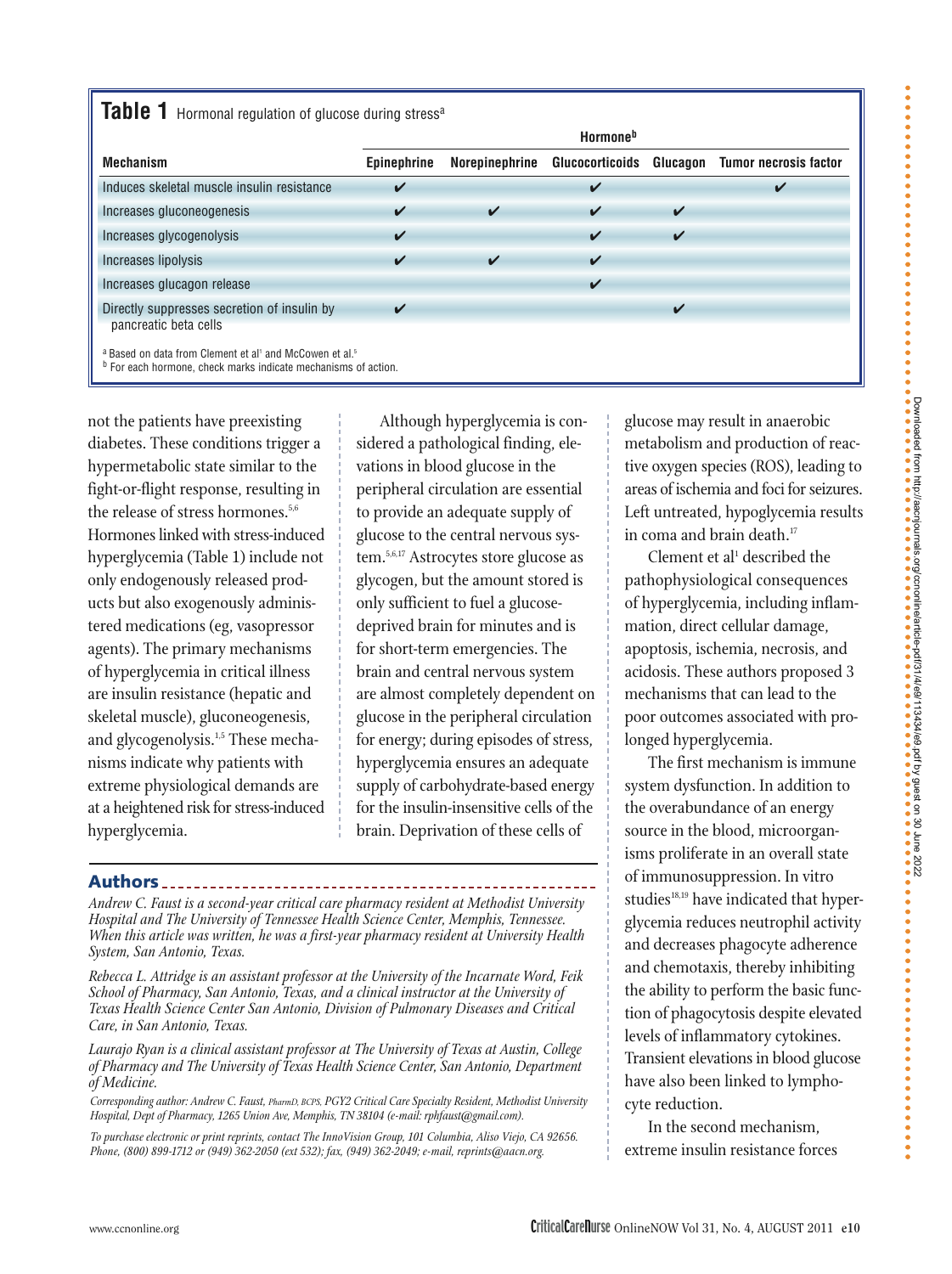insulin-sensitive tissues to use protein and lipids for energy and to convert to anaerobic metabolism.6 These changes lead to increases in free fatty acid, lactic acid, and production of ROS and ultimately, oxidative damage. In the third mechanism, as shown in vitro, endothelial cells exposed to hyperglycemic environments change from production of nitric oxide to production of ROS.1,5 ROS can cause apoptosis, nucleic acid damage, and protein denaturation. Generation of ROS also results in activation of transcription factors and inflammatory mediators such as tumor necrosis factor-α.

## **Adverse Clinical Effects Associated With Hyperglycemia**

Hyperglycemia is a physiological reaction to stressful situations to ensure adequate glucose perfusion of the central nervous system; however, this reaction is unfortunately associated with adverse clinical outcomes. Gore et al<sup>7</sup> observed a 7-fold increased risk for death in children with burns whose blood glucose values were greater than 140 mg/dL for 40% or more of the hospital stay. Similarly, blood glucose values greater than 144 mg/dL were predictive of worse outcomes after myocardial infarction or stroke.<sup>8-10</sup> In patients with head trauma treated surgically for evacuation of an intracranial hematoma, admission or postoperative blood glucose values greater than 200 mg/dL were predictive of poor outcomes, which were defined as death or a persistent vegetative state.<sup>20</sup> Because of the immune system dysfunction described earlier, hyperglycemia predisposes patients

to infectious complications. Perioperative hyperglycemia can increase the risk of postoperative infections and prolong length of stay in patients who have general or vascular surgery, regardless of the patients' diabetic status.<sup>21</sup>

Hyperglycemia is also associated with neuromuscular abnormalities in patients with critical illnesses.<sup>22,23</sup> Stevens et al<sup>23</sup> conducted a systematic review of neuromuscular abnormalities in ICU patients and identified hyperglycemia, administration of catecholamines, development of systemic inflammatory response syndrome or sepsis, and multiple organ failure as predictors for the abnormalities.

## **Adverse Effects Associated With Hypoglycemia**

The most common signs and symptoms of hypoglycemia (diaphoresis, agitation, and confusion) are difficult to assess in critically ill patients. Severe hypoglycemia, typically defined as a blood glucose level of 40 mg/dL or less, may result in seizures, coma, and death.<sup>17,24</sup> Several investigators have evaluated the effect of hypoglycemic episodes on mortality in hospitalized patients. In a study by Krinsley and Grover, $25$ compared with patients who had no episodes of hypoglycemia, patients who experienced just a single episode had a 16.4% increase in mortality (odds ratio, 2.28; *P*< .001). This relationship was further supported in a study by Hermanides et al.<sup>26</sup> Even after adjustment for scores on the Sequential Organ Failure Assessment, age, sex, sepsis, and diabetes mellitus, a single episode of hypoglycemia conferred a higher incidence of ICU mortality (odds ratio, 2.1;

95% confidence interval [CI], 1.6-2.8; *P*< .001).

## **Intensive Glucose Control in Patients With Diabetes**

The Diabetes Mellitus Insulin-Glucose Infusion in Acute Myocardial Infarction (DIGAMI) trial<sup>11</sup> was the stimulus for other evaluations of intensive glucose control in critically ill patients.<sup>13</sup> The investigators in the DIGAMI trial enrolled 602 patients who had had a suspected myocardial infarction within the previous 24 hours who either had known diabetes or a blood glucose level of 198 mg/dL or greater at the time of admission to the hospital. Patients were randomized to either standard care (treatment of blood glucose level withheld until deemed clinically necessary) or IIT (target blood glucose, 126-196 mg/dL). Treatment was started with an insulin infusion for at least 24 hours and was continued with subcutaneous insulin for at least 3 months. After a mean follow-up of 344 days, patients in the IIT group had lower levels of blood glucose and hemoglobin  $A_{1c}$  than did patients in the standard-care group. Mortality rates at discharge and at 3 months were lower for the IIT group and remained significantly lower at 1 year follow-up (26.1% vs 18.6%; *P*= .03). Hypoglycemia occurred only in the IIT group and resulted in discontinuation of subcutaneous insulin in  $10\%$  of the group. The investigators $\mathbf{u}$ concluded that IIT in these patients corresponded to a reduction in 1-year mortality and that hypoglycemic events were not severe enough to outweigh the mortality benefit. To confirm the results of the DIGAMI study and explore the effect of early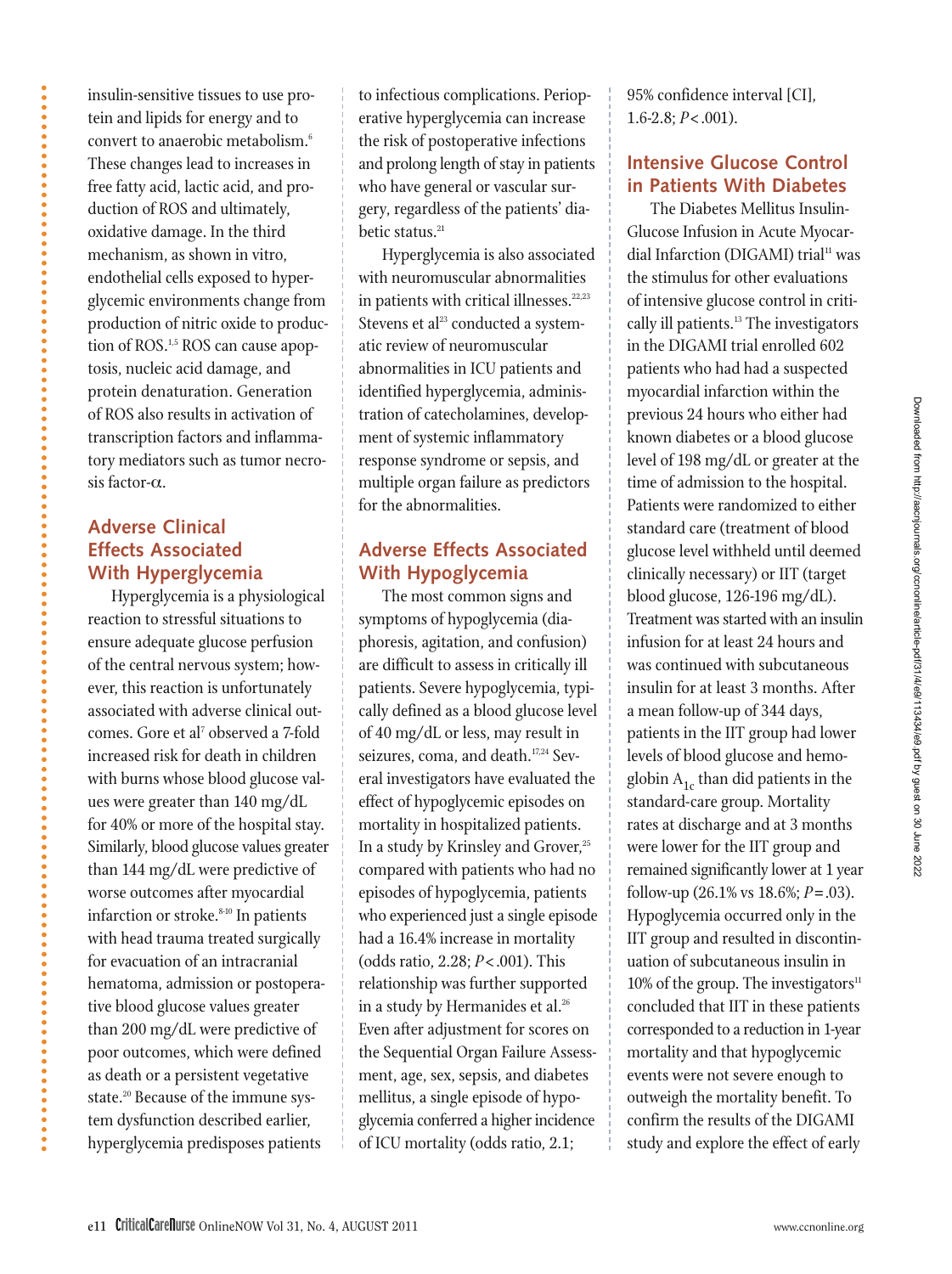vs early and sustained blood glucose control, Malmberg et al<sup>27</sup> conducted a prospective study (DIGAMI 2) in 1253 patients with diabetes who had had a myocardial infarction. Patients were randomized to receive either a 24-hour insulin infusion followed by subcutaneous long-term glucose control, a 24-hour insulin infusion followed by standard glucose control, or glucose management according to local practice. Unlike the findings in the first study, differences in mortality between the 3 study groups (23.4% vs 22.6% vs 19.3%; *P*> .05) were not significant. Hypoglycemia, defined in DIGAMI 2 as a blood glucose level less than 54 mg/dL, was experienced by 12.7%, 9.6%, and 1.0% of patients in groups 1, 2, and 3, respectively.

## **Clinical Trials of Glycemic Control in the ICU**

In this review, we focus on publications chronologically. Thus, we accentuate the nuances of the different studies and trials and then provide a recommendation for glycemic control in the ICU.

In 2001, van den Berghe et al<sup>13</sup> reported on the first trial to evaluate intensive glycemic control in the ICU. The purpose of the trial was to determine whether intensive glycemic control with insulin improved morbidity and mortality in critically ill surgical patients. The study was a single-center, prospective, randomized, controlled trial (referred to as Leuven I). Adult patients admitted to the surgical ICU (SICU) between February 2000 and January 2001 were randomized to receive IIT or conventional insulin therapy (CIT). The blood glucose goals were 80 to 110 mg/dL and 180 to 200 mg/dL,

respectively. The primary outcome measure of Leuven I was all-cause ICU mortality.

Although the investigators originally planned to enroll 2500 patients, the trial was stopped after the enrollment of only 1548 patients because ICU mortality was significantly less  $(P<.04)$  in the IIT group  $(4.6%)$  than in the CIT group (8.0%). This difference was primarily due to a 2-fold reduction in mortality in patients who required at least 5 days of ICU care: 10.6% for the IIT group and 20.2% for the CIT group (*P*= .005). Many of the secondary end points (in-hospital mortality, ICU stays >14 days, mechanical ventilation >14 days, neuromuscular abnormalities, need for dialysis, and bacteremia) were significantly lower in the IIT patients than in the CIT patients. Van den Berghe et al<sup>13</sup> concluded that IIT reduced morbidity and mortality in SICU patients. Although Leuven I paved the way for the widespread adoption of IIT in many ICUs in the United States, the trial had several important subtleties. In the 24-hour immediate postoperative period, all patients received 200 to 300 g of intravenous dextrose. This treatment may have led to iatrogenic hyperglycemia and, more important, may have attenuated episodes of hypoglycemia, possibly explaining the relatively low rate of hypoglycemia compared with the rate in later trials.<sup>14-16</sup> Despite the glucose infusion, severe hypoglycemia was experienced by more patients in the IIT group (5.1%) than in the CIT group (0.8%). Leuven I was a singlecenter study with a protocol implemented by nurses responsible solely for the study patients. Therefore, the results of the trial may not be

generalizable to situations without such intense nursing support, although this notion has been a point of contention by the Leuven I investigators. The trial was stopped early because of the observed benefits, an issue that we explore later.

After the Leuven I study, some facilities adopted protocols for intensive glycemic control. In 2004, Krins $ley<sup>28</sup>$  reported the results of using an IIT protocol at Stamford Hospital in Stamford, Connecticut. Krinsley compared outcomes of a prospective cohort treated with IIT (n=800) with the outcomes of a retrospective  $\text{cohort}$  (n=800). This observational study was done at a single mixed medical-surgical ICU. The targeted blood glucose level for the IIT group was less than 140 mg/dL, and subcutaneous insulin was used unless 2 consecutive blood glucose values were greater than 200 mg/dL; at that point, an insulin infusion was started. Hospital mortality was reduced after adoption of the IIT protocol: 20.9% for the control group vs 14.8% for the IIT group  $(P=.002)$ . Hypoglycemia was low overall, and only mild hypoglycemia differed between the 2 groups: 1.02% for the IIT group vs 0.54% for the control group (*P*=.02).28,29 Krinsley concluded that the IIT protocol reduced relative mortality by 29.3% and shortened ICU stay by about half a day.

In the same year that the results of Krinsley's study were published, the American Diabetes Association (ADA) released a statement on glycemic control in the ICU.1 The ADA endorsed the findings of the Leuven I study; IIT with a blood glucose goal of 80 to 110 mg/dL was assigned a grade A level of evidence. On the basis of this statement,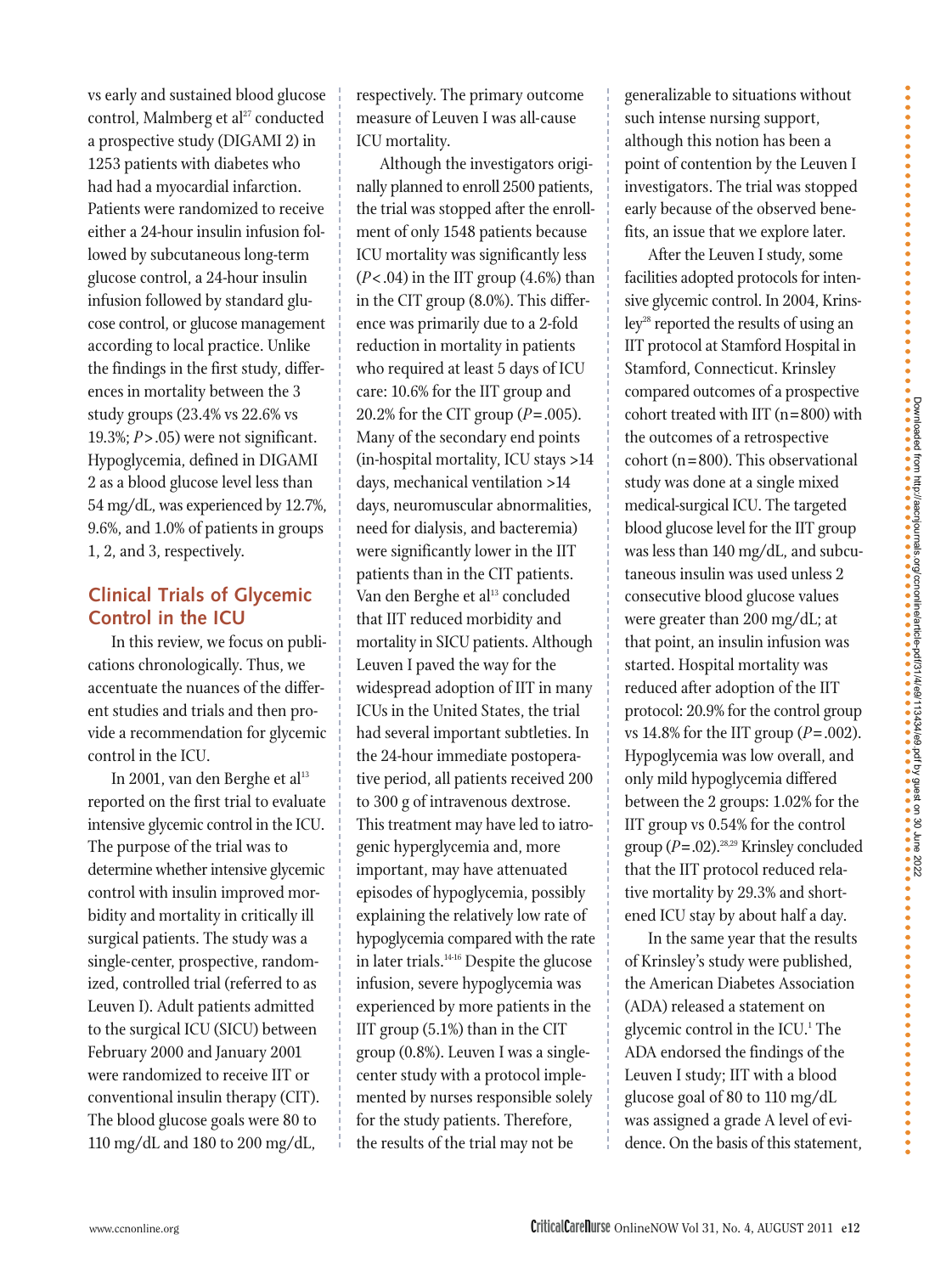many centers in the United States adopted a goal of 80 to 110 mg/dL for blood glucose levels in critically ill patients.

To test the applicability of their SICU findings in the medical ICU (MICU), van den Berghe et al $^{14}$ undertook a second study of IIT (Leuven II). This study was conducted in the MICU of the same institution as their previous study, $13$  and the protocol and the goals were the same as before. From March 2002 to May 2005, a total of 1200 MICU patients expected to require at least 3 days of ICU-level care were enrolled in the study. Patients were excluded if they were taking any nutrition by mouth. The enrolled patients were randomized to receive either IIT or CIT. The primary outcome was all-cause in-hospital mortality, with secondary outcomes of ICU mortality, 28- and 90-day mortality, length of hospitalization, duration of mechanical ventilation, incidence of acute renal failure, and development of bacteremia.

In contrast to the results of Leuven I, the findings of Leuven II showed no mortality benefit with the use of IIT. In-hospital mortality was 37.3% with IIT and 40% with CIT (*P*= .33; hazard ratio, 0.94; 95% CI, 0.84-1.06; *P*= .31). In addition, the IIT group did not differ significantly from the CIT group for ICU (24.2% vs 26.8%; *P*= .33), 28-day (29.9% vs 30%; *P*= .95), and 90-day (35.9% vs 37.7%; *P*= .53) mortality. However, when patients who required fewer than 3 days of ICU level care were excluded, IIT conveyed a significant mortality benefit over CIT (43% vs 52.5%; *P*= .009; hazard ratio, 0.84; 95% CI, 0.73-0.97; *P*= .02). For all secondary end points, with the

exception of development of bacteremia, outcomes were improved in the IIT group compared with the CIT group. On the basis of these results, van den Berghe et al<sup>14</sup> concluded that IIT reduced morbidity in the intention-to-treat cohort and, according to subgroup analysis, reduced both morbidity and mortality among patients who required at least 3 days in the ICU.

Although these results are a departure from the findings of Leuven I, van den Berghe et al<sup>14</sup> drew attention to the subgroup that required at least 3 days of ICU care. However, predicting a priori which patients will require this length of stay is difficult. Patients taking nutrition by mouth were excluded in an attempt to select patients who would require 3 days of ICU care, yet only 64% of the patients in Leuven II met this criterion. The enteral route accounted for less than 50% of patients' caloric intake until day 7 through day 9 of their hospital stay. These results are somewhat of a divergence from the Society of Critical Care Medicine (SCCM) and the American Society of Parenteral and Enteral Nutrition (ASPEN) guidelines,<sup>30</sup> which, in general, reserve parenteral nutrition for patients who do not meet nutrition goals within 7 days after admission. Hypoglycemia was higher in the IIT group (18.7%) than in the CIT group (3.1%), diminishing some of the potential benefits of IIT. Treatment with IIT was an independent predictor of hypoglycemic events (hazard ratio, 7.5; 95% CI, 4.5-12.5; *P*< .001), and mortality was increased 2- to 3-fold with hypoglycemia.<sup>14</sup> Therefore, IIT may have, in some regard,

increased mortality via higher rates of hypoglycemia.

In the 2 years after the 2006 publication of the results of Leuven II, the findings of 2 key European trials $15,16$  began to turn the tide on IIT in the ICU. The Glucontrol study<sup>15</sup> was a highly anticipated, prospective, randomized, controlled, multicenter trial conducted in 7 European nations to further evaluate the impact of tight glycemic control on mortality. Adult patients admitted to a study MICU or SICU were randomized to 1 of 2 levels of glycemic control. On the basis of Leuven  $I<sub>13</sub>$ , the goals were a less intensive target of 140 to 180 mg/dL blood glucose for group 1 and 80 to 110 mg/dL for group 2. In the Glucontrol study, the primary outcome was ICU mortality; the secondary end points were in-hospital and 28-day mortality, length of stay, hypoglycemia, new infection, and/or organ failure. After 1101 of the projected 3500 patients had been enrolled in the study, the safety steering committee terminated the study early because of high rates of severe hypoglycemia and unintended protocol violations (>60% of time spent outside the target blood glucose ranges). Median blood glucose values were 144 (intraquartile range, 128-162) mg/dL in group 1 and 117 (intraquartile range, 108-130) mg/dL in group 2 (*P*<.001), and the median proportion of time spent in the desired range was 34.3% for the first group and 39.3% for the second group. Hypoglycemia occurred in 2.7% of the patients in group 1 and in 8.7% of those in group 2 (*P*< .001). Although the study was underpowered, ICU mortality was similar between the 2 groups: 15.3%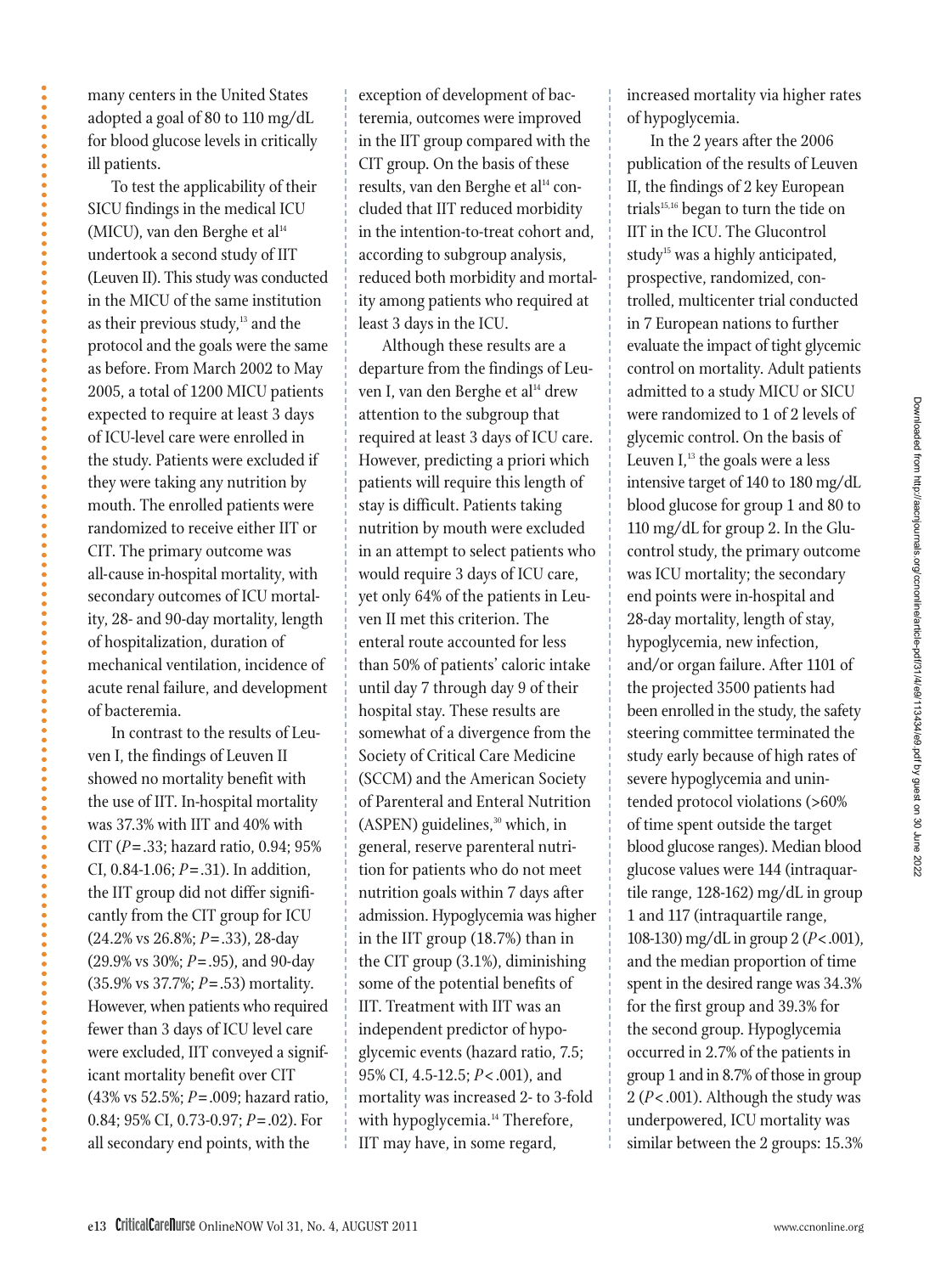in group 1 and 17.2% in group 2  $(P = .41)$ .

The results of the Intensive Insulin Therapy and Pentastarch Resuscitation in Severe Sepsis (VISEP) study<sup>16</sup> were similar to those of the Glucontrol trial. The VISEP study was a randomized, multicentered,  $2 \times 2$ factorial trial to evaluate both IIT and 10% pentastarch in patients with sepsis and septic shock. The trial was conducted in 18 German MICUs, and the blood glucose targets were the same as in the Leuven trials (IIT, 80-110 mg/dL; CIT, 180-200 mg/dL). Outcomes included all-cause 28-day mortality, scores on the Sequential Organ Failure Assessment, length of ICU stay, 90-day mortality, duration of mechanical ventilation, and a safety end point of severe hypoglycemia. After 488 of the planned 600 patients had been enrolled, the study was stopped prematurely because of a 6-fold higher rate of hypoglycemia (*P*<.001) in the IIT group (12.1%) compared with the CIT group (2.1%). The hypoglycemia associated with IIT was more severe, more likely to be classified as life-threatening, and led to prolonged hospitalization. Hypoglycemia was also identified as an independent risk factor for mortality. Excluding mortality associated with hypoglycemia, neither 28- nor 90-day mortality differed significantly between the 2 groups: 24.7% for the IIT group vs 26% for the CIT group at 28 days and 39.7% vs 35.4% at 90 days. The investigators $16$ concluded that IIT with a blood glucose goal of 80 to 110 mg/dL had no measurable benefit in the MICU and resulted in a higher rate of hypoglycemia, which was independently linked to poor outcomes.

In study of more than 10 000 patients, Treggiari et al<sup>31</sup> evaluated their institution's experience with IIT in the ICU. They compared mortality among 3 time periods of patients, all of whom were managed by using different glycemic goals. Period I (March 2001 through February 2002) included 2366 patients and blood glucose targets were 120 to 180 mg/dL. Period II (March 2002 through June 2003) included 3322 patients and had a tighter glycemic goal of 80 to 130 mg/dL for blood glucose. Finally, period III (July 2003 through February 2005) included 4768 patients and further reduced the glycemic goal to the goal in the Leuven I study<sup>13</sup> of 80 to 110 mg/dL for blood glucose. Baseline characteristics between all 3 cohorts were well balanced; 60% to 65% of all patients were admitted to a surgical service. Even after adjustments for age, diabetic status, severity of illness score, admitting service, and treatment with mechanical ventilation, mortality was not reduced by the use of a more intensive glycemic goal. Compared with period I, the odds ratio for mortality was 1.11 (95% CI, 0.93-1.31) for period II and 1.15 (95% CI, 0.98-1.32) for period III. Although mortality was not reduced, hypoglycemia was a much more common occurrence with progressively lower glycemic goals. Severe hypoglycemia (blood glucose <40 mg/dL) increased 2-fold during the study periods, and mild hypoglycemia (blood glucose <65 mg/dL) increased 4-fold (*P* < .01 for both comparisons).

The largest prospective trial that had been reported when this review was written was the NICE-SUGAR study<sup>32</sup> published in 2009. In NICE-SUGAR, the combined effort of

Canadian, Australian, and New Zealand research groups, the investigators compared 90-day mortality in patients treated with IIT and patients treated with CIT. The study was a 42-center, randomized, controlled trial in adult MICU and SICU patients who were expected to require at least 3 days in the ICU. Patients were randomized to IIT (blood glucose goal, 81-108 mg/dL) or CIT (blood glucose goal, <180 mg/dL), and insulin doses were determined by using an electronic algorithm. The investigators planned to enroll 6100 patients for 90% power for their primary outcome. Additional outcomes included survival time, cause of death, length of stay, 28-day mortality, duration of mechanical ventilation, and incidence of bacteremia.

A total of 6104 patients were enrolled; 6032 were evaluated for the outcomes described. In contrast to the results of the Leuven trials, patients treated with IIT in NICE-SUGAR had higher 90-day mortality than did patients treated with CIT: 27.5% vs 24.9% (odds ratio, 1.14; 95% CI, 1.02-1.28; *P*= .02). Median survival time was shorter in the IIT group (*P*= .03), and cardiovascularrelated death was increased with IIT (*P*= .02). NICE-SUGAR results also did not indicate any morbidity benefit from IIT. Length of stay, duration of mechanical ventilation, incidence of bacteremia, and need for dialysis were similar between the 2 groups of patients. Much like patients in the Glucontrol and VISEP studies, patients randomized to IIT had significantly higher rates (*P*< .001) of severe hypoglycemia (6.8%) than the control group did (0.5%). On the basis of the higher mortality rates with strict glucose control,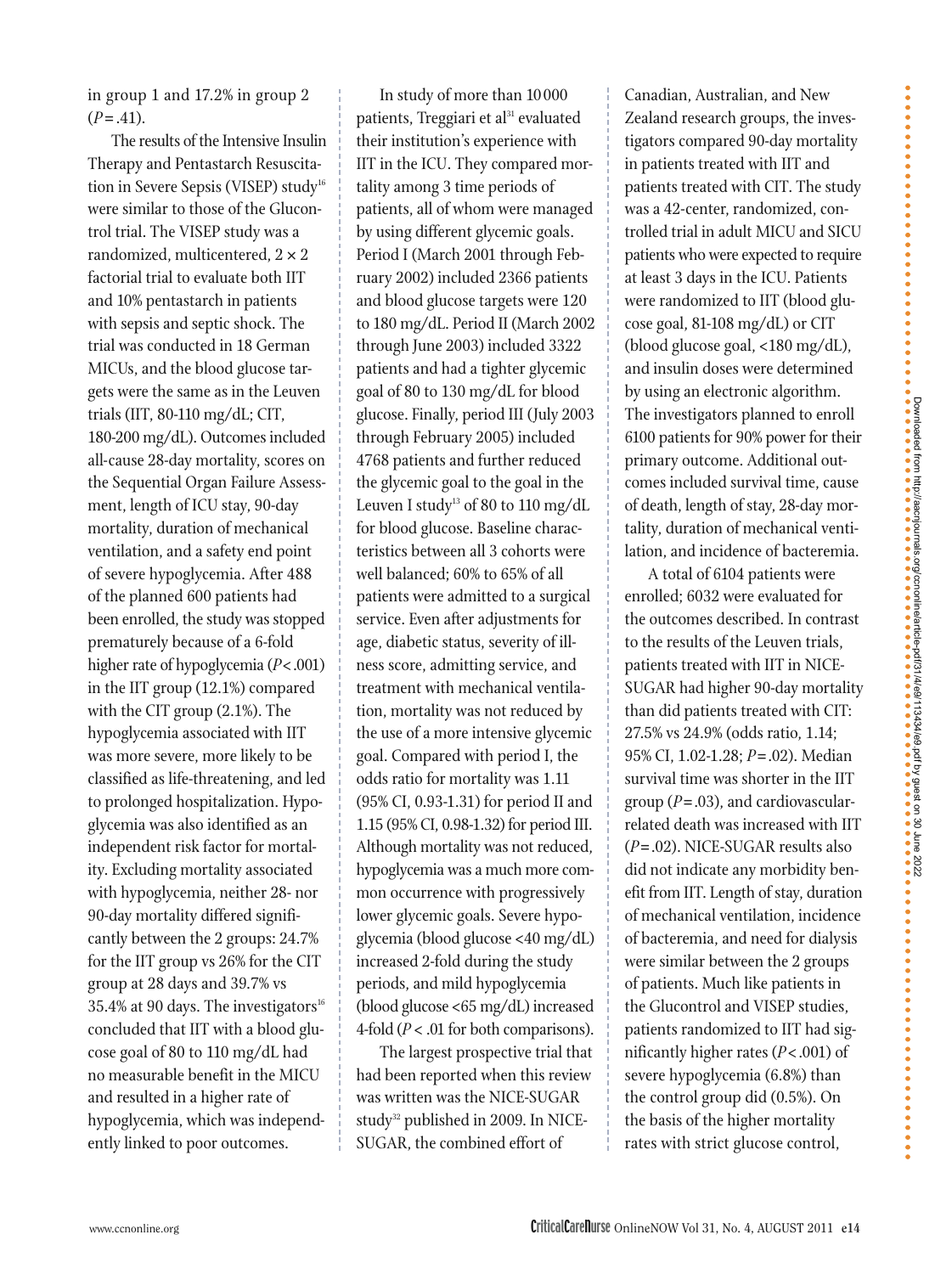the investigators<sup>32</sup> recommended modifying the blood glucose goal to less than 180 mg/dL.

The results of NICE-SUGAR transformed the approach to ICU glycemic control to a new, less intensive goal. With IIT, the number needed to harm was 38 (ie, for every 38 patients treated with IIT, 1 additional patient will die).<sup>32</sup> A large proportion of patients in the IIT group had blood glucose levels greater than the glycemic goal (mean blood glucose level, 115 mg/dL; SD, 18), and mean blood glucose values for the 2 groups had a marked amount of overlap: 115 (SD, 18) mg/dL for the IIT group and 144 (SD, 23) mg/dL for the control group. Unlike the situation in the Leuven studies, more than 70% of patients were given enteral feeding. One of the biggest critiques of NICE-SUGAR is the selection of a 90-day mortality outcome, especially because the median length of stay was 6 days in each group. However, SCCM has suggested that a 90-day mortality end point is preferred for sepsis and septic shock trials,<sup>33</sup> and that suggestion was the impetus for the NICE-SUGAR investigators to adopt this parameter as a primary outcome.

The most recent trial of IIT in septic shock is the Corticosteroid Treatment and Intensive Insulin Therapy for Septic Shock in Adults (COIITSS) study.<sup>34</sup> In a multicenter,  $2 \times 2$  factorial trial involving 509 patients, the investigators sought to evaluate (1) the benefit of oral fludrocortisone added to intravenous hydrocortisone and (2) IIT (80-110 mg/dL) vs CIT (180-200 mg/dL) in patients treated with corticosteroids for septic shock. The primary outcome (in-hospital mortality) was similar (relative risk,

1.07; 95% CI, 0.88-1.30; *P*= .50) between the IIT group (45.9%) and the CIT group (42.9%). However, patients in the IIT group had significantly more episodes of hypoglycemia: a difference of 0.15 episodes per patient (*P*= .003). The investigators<sup>34</sup> concluded that IIT did not improve mortality in patients treated with corticosteroids for septic shock but that it did increase the risk for hypoglycemia.

## **Guideline Recommendations**

Several US organizations have released statements about IIT in the ICU. The 2008 Surviving Sepsis Campaign<sup>35</sup> recommends a blood glucose level less than 150 mg/dL. Current SCCM/ASPEN guidelines<sup>30</sup> recommend a target blood glucose level of 110 to 150 mg/dL. In 2009, the ADA and the American Association of Clinical Endocrinologists released a joint statement recommending a blood glucose target of 140 to 180 mg/dL for most critically ill patients; this recommendation was carried forward into the 2010 ADA guidelines.<sup>3,4</sup> In contrast to earlier guidelines, current guidelines no longer recommend IIT.

### **Discordant Findings**

A primary question about ICU glycemic control is how multiple, large, randomized, controlled trials could have shown such markedly different results. On the most basic level, the studies have marked differences in study design, protocol, and patients. The features of the largest clinical trials are summarized in Table 2. Of note are the differences in Acute Physiology and Chronic Health Evaluation (APACHE II) scores between the 3 studies.<sup>13,14,32</sup> The mean

APACHE II score in Leuven I is significantly lower than the mean scores in the 2 other large studies. This finding may coincide with the higher mortality in NICE-SUGAR. IIT may be more detrimental in a higher risk population.

The SICU patients account for the minority of the participants in the published studies. In patients with a lower APACHE II score (eg, a young trauma patient), IIT may be beneficial, as in Leuven I. In the NICE-SUGAR subgroup of trauma patients, IIT tended to be beneficial.32 Additionally, a meta-analysis of the literature, Griesdale et al<sup>36</sup> concluded that IIT may be beneficial in SICU patients (relative risk, 0.63; 95% CI, 0.44-0.91).

Nutrition was another difference between the 3 studies. Parenteral nutrition was used more often in Leuven I and II than in NICE-SUGAR. Additionally, the Leuven I protocol included 200 to 300 g of intravenous dextrose immediately postoperatively. These nutritional differences reflect different nutrition guidelines (European, American, Canadian, and Australian/New Zealand). Although all guidelines preferentially recommend enteral nutrition, differences exist about starting parenteral nutrition. The European Society of Parenteral and Enteral Nutrition<sup>37</sup> advocates initiating parenteral nutrition within 24 to 48 hours of ICU admission for patients not expected to receive full enteral feedings within 3 days. For previously healthy patients, SCCM/ASPEN guidelines<sup>30</sup> reserve parenteral nutrition for patients without nutritional support for more than 7 days and recommend early parenteral nutrition only for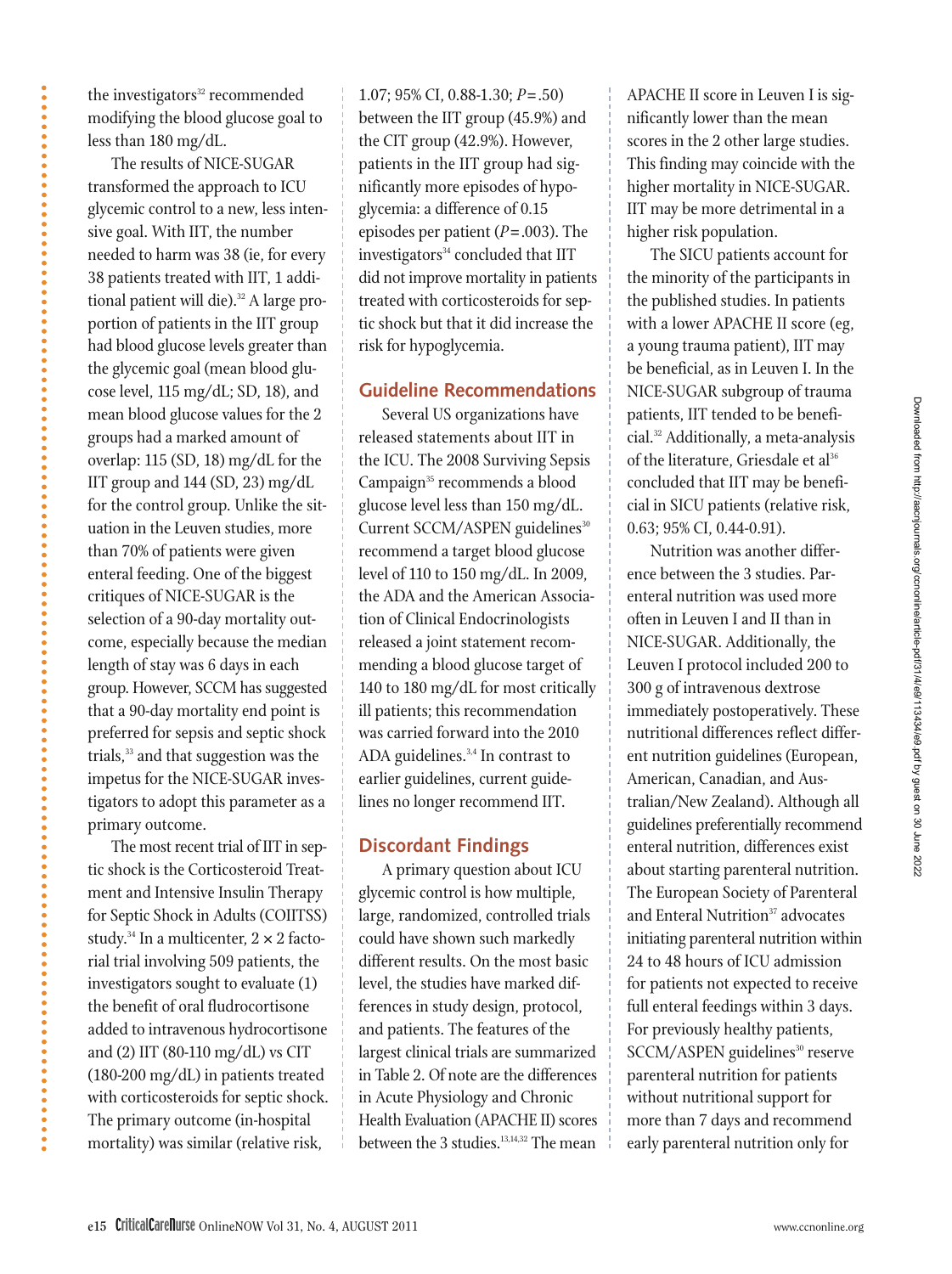|  |  |  |  |  | <b>Table 2</b> Comparison of study characteristics <sup>a</sup> |
|--|--|--|--|--|-----------------------------------------------------------------|
|--|--|--|--|--|-----------------------------------------------------------------|

|                                                     | <b>Study</b>                                                                                                                                                                                  |                                     |                                                                      |                                                                                                 |                                                         |  |  |  |  |
|-----------------------------------------------------|-----------------------------------------------------------------------------------------------------------------------------------------------------------------------------------------------|-------------------------------------|----------------------------------------------------------------------|-------------------------------------------------------------------------------------------------|---------------------------------------------------------|--|--|--|--|
| <b>Characteristic</b>                               | Leuven I <sup>13</sup>                                                                                                                                                                        | Leuven II <sup>14</sup>             | VISEP <sup>16</sup>                                                  | <b>GLUCONTROL<sup>15</sup></b>                                                                  | <b>NICE-SUGAR</b> <sup>32</sup>                         |  |  |  |  |
| No. of patients                                     | 1548                                                                                                                                                                                          | 1200                                | 537                                                                  | 1101                                                                                            | 6104                                                    |  |  |  |  |
| Study population                                    | <b>Surgical ICU</b><br>$($ >60% cardiac surgery)                                                                                                                                              | <b>Medical ICU</b>                  | <b>Medical ICU</b>                                                   | <b>Mixed ICU</b><br>$(60\%$ surgical)                                                           | <b>Mixed ICU</b><br>$(37\%$ surgical)                   |  |  |  |  |
| Design                                              | Single center                                                                                                                                                                                 | Single center<br><b>Multicenter</b> |                                                                      | <b>Multicenter</b>                                                                              | <b>Multicenter</b>                                      |  |  |  |  |
| Age, mean, y                                        | 63                                                                                                                                                                                            | 64                                  | 65                                                                   | 65                                                                                              | 60                                                      |  |  |  |  |
| <b>APACHE II score</b>                              | $9(7-13)^{b}$                                                                                                                                                                                 | $23(9.5)^c$                         | $20 (6.7)^c$                                                         | 15 $(11-21)^b$                                                                                  | $21(8)^c$                                               |  |  |  |  |
| IIT BG target, mg/dL                                | 80-110                                                                                                                                                                                        | 80-110                              | 80-110                                                               | 80-110                                                                                          | $81 - 108$                                              |  |  |  |  |
| CIT BG target, mg/dL                                | 180-200<br>180-200                                                                                                                                                                            |                                     | 180-200                                                              | 140-180                                                                                         | < 180                                                   |  |  |  |  |
| <b>Nutrition</b>                                    | Primarily parenteral;<br>Primarily parenteral;<br>200-300 g intravenous<br>patients taking anything<br>dextrose in first 24<br>by mouth at enrollment<br>hours after surgery<br>were excluded |                                     | Primarily enteral;<br>$>35\%$ given<br>enteral nutrition on<br>day 1 | Primarily enteral;<br>twice as many<br>calories via enteral<br>route as via<br>parenteral route | Primarily enteral;<br>early enteral feeding<br>stressed |  |  |  |  |
| Morning BG target<br>attainment, mg/dL <sup>d</sup> | 103 (19) vs 153 (33) <sup>c</sup>                                                                                                                                                             | 111 (29) vs 153 (31) <sup>c</sup>   | 112 (15) vs 151 (26) <sup>c</sup>                                    | 110 (99-122) vs<br>39 (121-158) <sup>b</sup>                                                    | 118 (25) vs 145 (26) <sup>c</sup>                       |  |  |  |  |
| Mortality, $\%$ <sup>d,e</sup>                      | 4.6 vs 8.0<br>$(P=.04)$                                                                                                                                                                       | 24.2 vs 26.8<br>$(P=.31)$           | 24.7 vs 26.0<br>$(P=.74)$                                            | 17.2 vs 15.3<br>$(P=.41)$                                                                       | 27.5 vs 24.9<br>$(P=.02)$                               |  |  |  |  |
| BG $\leq 40$ mg/dL, % <sup>d</sup>                  | 5.1 vs 0.8<br>$(P=NR)$                                                                                                                                                                        | 18.7 vs 3.1<br>(P<.001)             | 17.0 vs 4.1<br>(P<.001)                                              | 8.7 vs 2.7<br>(P<.001)                                                                          | 6.8 vs 0.5<br>(P<.001)                                  |  |  |  |  |

Abbreviations: APACHE, Acute Physiology and Chronic Health Evaluation; BG, blood glucose; CIT, conventional insulin therapy; ICU, intensive care unit; IIT, intensive insulin therapy; NR, not reported; VISEP, Intensive Insulin Therapy and Pentastarch Resuscitation in Severe Sepsis.

a Values are reported for the entire study population. In some cases, these are approximations because the true values are not reported in the studies.

**b** Median (interquartile range). c Mean (SD).

d Expressed as IIT vs CIT.

e Study primary outcome.

patients malnourished upon admission to the ICU. Because parenteral nutrition can result in serious complications (eg, catheter-related bloodstream infections, electrolyte derangements, hepatotoxic effects), the differences in parenteral nutrition may have influenced the outcomes.<sup>38</sup> Both the intravenous dextrose used in Leuven I and parenteral nutrition are iatrogenic sources of glucose and may have protected patients from hypoglycemia, a possible explanation for why hypoglycemia was not as apparent in Leuven I as in later trials.

Because both Leuven studies were done at a single medical center, the results from these 2 trials may

reflect idiosyncrasies in the specific patients or in the study center, limiting the external validity for other populations and centers.39,40 Because of these questions of generalizability, SCCM has advocated multicentered trials before the adoption of new interventions in sepsis and septic shock.<sup>33</sup>

The Leuven I trial was stopped when an interim analysis indicated the superiority of IIT in SICU patients. The effect of stopping a trial early for benefit may tend to (1) overinflate the true results, (2) catch the treatment effect at a "random high," and (3) lead to adoption of the results, exaggerating the true

therapeutic benefit.<sup>41</sup> In a metaanalysis,<sup>42</sup> compared with nontruncated trials, truncated trials were associated with exaggerated effect sizes. Many examples of this phenomenon exist.<sup>43-47</sup> One example of early stopping for benefit was the Recombinant human protein C Worldwide Evaluation in Severe Sepsis study,<sup>45</sup> in which researchers evaluated drotrecogin alfa in the treatment of septic shock. In the original trial, the absolute risk reduction with the use of drotrecogin alfa was 6.1%; however, a subgroup analysis<sup>46</sup> and another trial<sup>47</sup> indicated that use of the protein in some patients may be inappropriate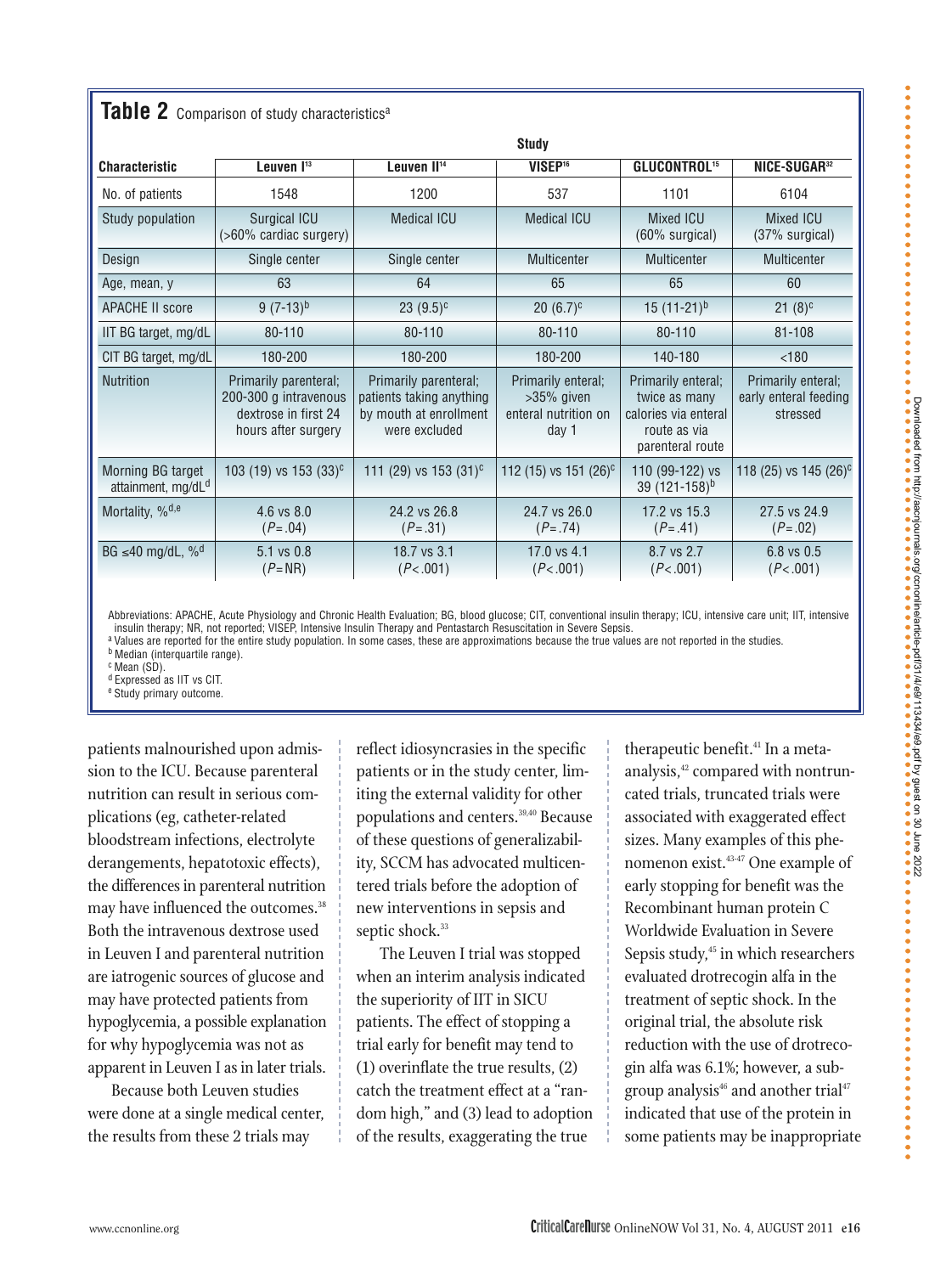and that only patients with an APACHE II score of 25 or greater should be considered candidates for the drug.

### **Future Directions**

Recently, the issue of blood glucose variability has added a whole new dimension to ICU glycemic control. Studies<sup>48,49</sup> have shown that patients with wide shifts in blood glucose have a higher mortality rate than do patients with minimal glucose excursion. This finding suggests that the optimal glucose control may not depend solely on a specific blood glucose goal but may be more dependent on consistent maintenance within a range.

Another topic of debate is the most appropriate method for measuring blood glucose levels in the ICU, especially in patients who are receiving vasopressors or who have poor skin perfusion. Numerous researchers<sup>50,51</sup> have evaluated the differences between glucose values obtained by analyzing various blood sources and have shown a general disagreement between testing sources; however, no recommendation is available on the optimal method for evaluating a patient's true blood glucose level.

Trials of IIT in which different populations of patients are examined or in which closed-circuit, continuous blood glucose monitoring is used are ongoing.52-54 Because ICU glycemic control has evolved rapidly, the results of these trials may be influential in the development of future glycemic goals.

## **Conclusions**

Although a specific, optimal numerical target for glycemic control is still not known, the evidence suggests that tight control (80-110 mg/dL) does not confer any advantage and may lead to hypoglycemia and harm. Whereas NICE-SUGAR showed that mortality was lower when a blood glucose level less than 180 mg/dL was the target, reverting to previous practices of using only subcutaneous sliding-scale insulin for glucose control seems inappropriate. This practice often leads to blood glucose values greater than 180 mg/dL, which have also been linked to poor outcomes.

On the basis of the literature, both the goal of 110 to 150 mg/dL of the SCCM and the ASPEN and the goal of 140 to 180 mg/dL of the ADA and the American Association of Clinical Endocrinologists are reasonable treatment options. Patients should be optimally managed by using an algorithm-based approach to avoid dysglycemia and large shifts in blood glucose. If an algorithmbased approach and a higher target range are used, the number and severity of hypoglycemic episodes can be reduced and the potential mortality benefit associated with tighter glycemic control preserved, especially in vulnerable patients such as the elderly or patients with organ failure. CCII

#### e Letters.

Now that you've read the article, create or contribute to an online discussion about this topic using eLetters. Just visit www.ccnonline.org and click "Submit a Response" in either the full-text or PDF view of the article.

#### Financial Disclosures None reported.

References

- 1. Clement S, Braithwraite SS, Magee MF, et al. Management of diabetes and hyperglycemia in hospitals. *Diabetes Care.* 2004;27(2): 553-591.
- 2. American Diabetes Association. Standards of medical care in diabetes—2009. *Diabetes*

*Care.* 2009;32(suppl 1):S13-S61.

- 3. American Diabetes Association. Standards of medical care in diabetes—2010. *Diabetes Care.* 2010;33(suppl 1):S11-S61.
- 4. Moghissi ES, Korytkowski MT, DiNardo M, et al; American Association of Clinical Endocrinologists; American Diabetes Association. American Association of Clinical Endocrinologists and American Diabetes Association consensus statement on inpatient glycemic control. *Endocr Pract.* 2009; 15(4):353-369. doi:10.4158/EP09102.RA.
- 5. McCowen KC, Malhotra A, Bistrian BR. Stress-induced hyperglycemia. *Crit Care Clin.* 2001;17(1):107-124.
- 6. Lewis KS, Kane-Gill SL, Bobek MB, Dasta JF. Intensive insulin therapy for critically ill patients. *Ann Pharmacother.* 2004;38:1243- 1351.
- 7. Gore DC, Chinkes D, Heggers J, Herndon DN, Wolf SE, Desai M. Association of hyperglycemia with increased mortality after severe burn injury. *J Trauma*. 2001;51(3): 540-544.
- 8. Kagansky N, Levy S, Knobler H. The role of hyperglycemia in acute stroke. *Arch Neurol.* 2001;58:1209-1212.
- 9. Wier CJ, Murray GD, Dyker AG, Lees KR. Is hyperglycaemia an independent predictor of poor outcome after stroke? Results of a long-term follow up study. *BMJ.* 1997; 314(7090):1303-1306.
- 10. Capes SE, Hunt D, Malmberg K, Gerstein HC. Stress hyperglycaemia and increased risk of death after myocardial infarction in patients with and without diabetes: a systematic overview. *Lancet.* 2000;355(9206): 773-778.
- 11. Malmberg K, Ryden L, Efendic S, et al. Randomized trial of insulin-glucose infusion followed by subcutaneous insulin treatment in diabetic patients with acute myocardial infarction (DIGAMI Study): effects on mortality at 1 year. *J Am Coll Cardiol.* 1995;26(1): 57-65.
- 12. UK Prospective Diabetes Study (UKPDS) Group. Intensive blood-glucose control with sulphonylureas or insulin compared with conventional treatment and risk of complications in patients with type 2 diabetes (UKPDS 33) [published correction appears in *Lancet.* 1999;354(9128):602]. *Lancet.* 1998;352(9131):837-853.
- 13. Van den Berghe G, Wouters P, Weekers F, et al. Intensive insulin therapy in critically ill patients. *N Engl J Med.* 2001;345(19): 1359-1367.
- 14. Van den Berghe G, Wilmer A, Hermans G, et al. Intensive insulin therapy in the medical ICU. *N Engl J Med.* 2006;354(5): 449-461.
- 15. Preiser J, Devos P, Ruiz-Santana S, et al. A prospective randomized multi-centre controlled trial on tight glucose control by intensive insulin therapy in adult intensive care units: the Glucontrol study. *Intensive Care Med.* 2009;35:1738-1748.
- 16. Brunkhorst FM, Engel C, Bloos F, et al; German Competence Network Sepsis (SepNet). Intensive insulin therapy and pentastarch resuscitation in severe sepsis. *N Engl J Med.* 2008;358(2):125-139.
- 17. Guettier JM, Gorden P. Hypoglycemia. *Endo crinol Metab Clin North Am.* 2006;35: 753-766.
- 18. McMahon MM, Bistrian BR. Host defenses and susceptibility to infection in patients